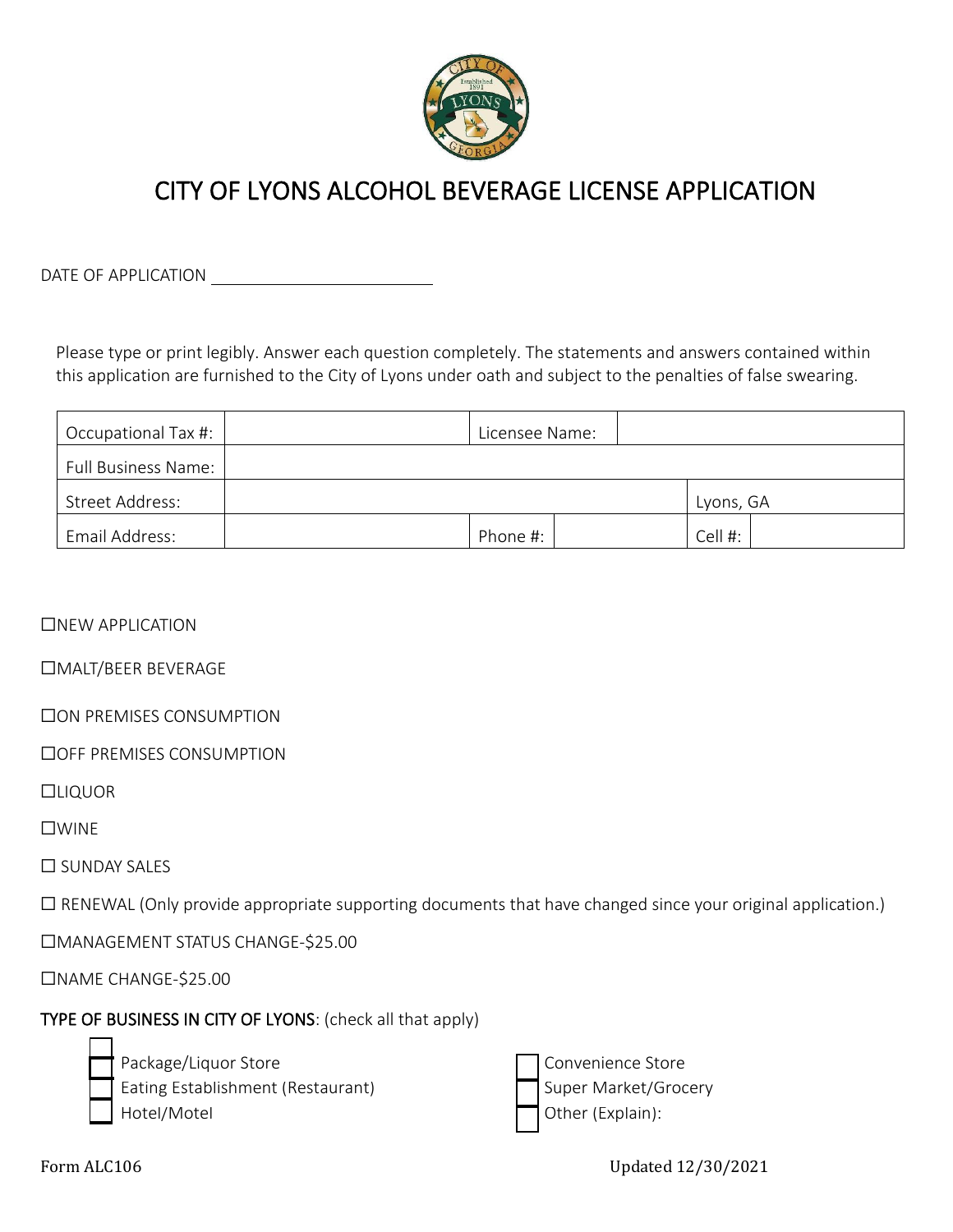#### BUSINESS PREMISES:

| Has alcohol been sold at this location previously? | Yes | No    | Do Not Know |  |
|----------------------------------------------------|-----|-------|-------------|--|
| If yes, name of prior business:                    |     |       |             |  |
| WILL ESTABLISHMENT PROVIDE LIVE ENTERTAINMENT      |     | YES I | N           |  |
| WILL ESTABLISHMENT HAVE PATIO SALES                |     | YES   | <b>INO</b>  |  |

A consumption licensee may sell, serve, or otherwise dispense alcoholic beverages in a patio type environment if approved by the City. Visit CHAPTER 6, ARTICLE I, SEC 6.19 for additional information regarding zoning, patio structure, and lighting. To be approved for patio sales the patio/open area shall be directly adjacent and contiguous to the licensed premises and must meet the following requirements. Patios shall be enclosed by some structure the height of which shall be a minimum of three and one-half (3.5) feet above ground level. Patrons shall enter and exit licensed patio through the licensed establishment's main premises. Patios shall have an approved fire exit for emergency use only, equipped with an audible alarm triggered by unauthorized use of such fire exit.

FOOD: *(For consumption on premises only)*

| Does the establishment have a full-service kitchen? $\ \cdot\ $ Yes $\ \cdot\ $ No |                                        |
|------------------------------------------------------------------------------------|----------------------------------------|
| If Restaurant, will food sales be at least 50%<br>of total sales?                  | $\vert$ $\vert$ Yes $\vert$ $\vert$ No |

| Days of the week: | Hours food served: |
|-------------------|--------------------|
| Monday            |                    |
| Tuesday           |                    |
| Wednesday         |                    |
| Thursday          |                    |
| Friday            |                    |
| Saturday          |                    |
| Sunday            |                    |

\*\*Attach copy of food and alcohol menu, include pricing with the application\*\*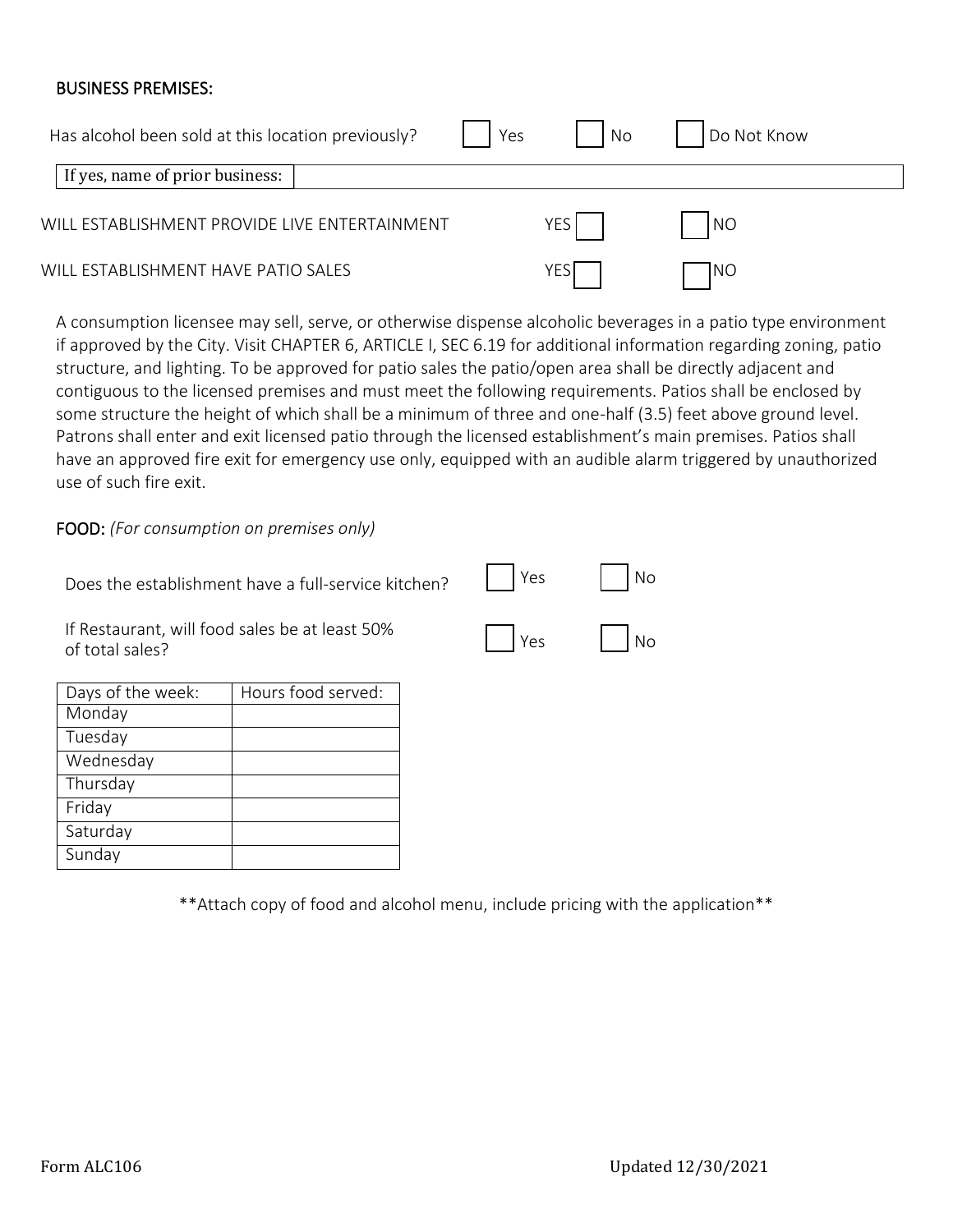#### TYPE OF OWNERSHIP

Make additional copies of this form as needed to accommodate all owners/managers/stockholders (with more than 10% interest) of the business.



Sole Owner Partnership Other (explain)

Owner Information: Please complete for each owner of the business.

| Owner Name (1): |  |        |                | Driver License #: |  |
|-----------------|--|--------|----------------|-------------------|--|
| Street Address: |  |        |                |                   |  |
| City:           |  | State: |                | Zip Code:         |  |
| Cell Phone:     |  |        | Email Address: |                   |  |

| Owner Name (2): |                | Driver License #: |           |  |
|-----------------|----------------|-------------------|-----------|--|
| Street Address: |                |                   |           |  |
| City:           | State:         |                   | Zip Code: |  |
| Cell Phone:     | Email Address: |                   |           |  |

Manager Information: Please complete for each manager of the business.

| Manager Name (1): |                | Driver License #: |           |  |
|-------------------|----------------|-------------------|-----------|--|
| Street Address:   |                |                   |           |  |
| City:             | State:         |                   | Zip Code: |  |
| Cell Phone:       | Email Address: |                   |           |  |

| Manager Name (2): |                | Driver License #: |           |  |
|-------------------|----------------|-------------------|-----------|--|
| Street Address:   |                |                   |           |  |
| City:             | State:         |                   | Zip Code: |  |
| Cell Phone:       | Email Address: |                   |           |  |

| Manager Name (3): |                | Driver License #: |           |  |
|-------------------|----------------|-------------------|-----------|--|
| Street Address:   |                |                   |           |  |
| City:             | State:         |                   | Zip Code: |  |
| Cell Phone:       | Email Address: |                   |           |  |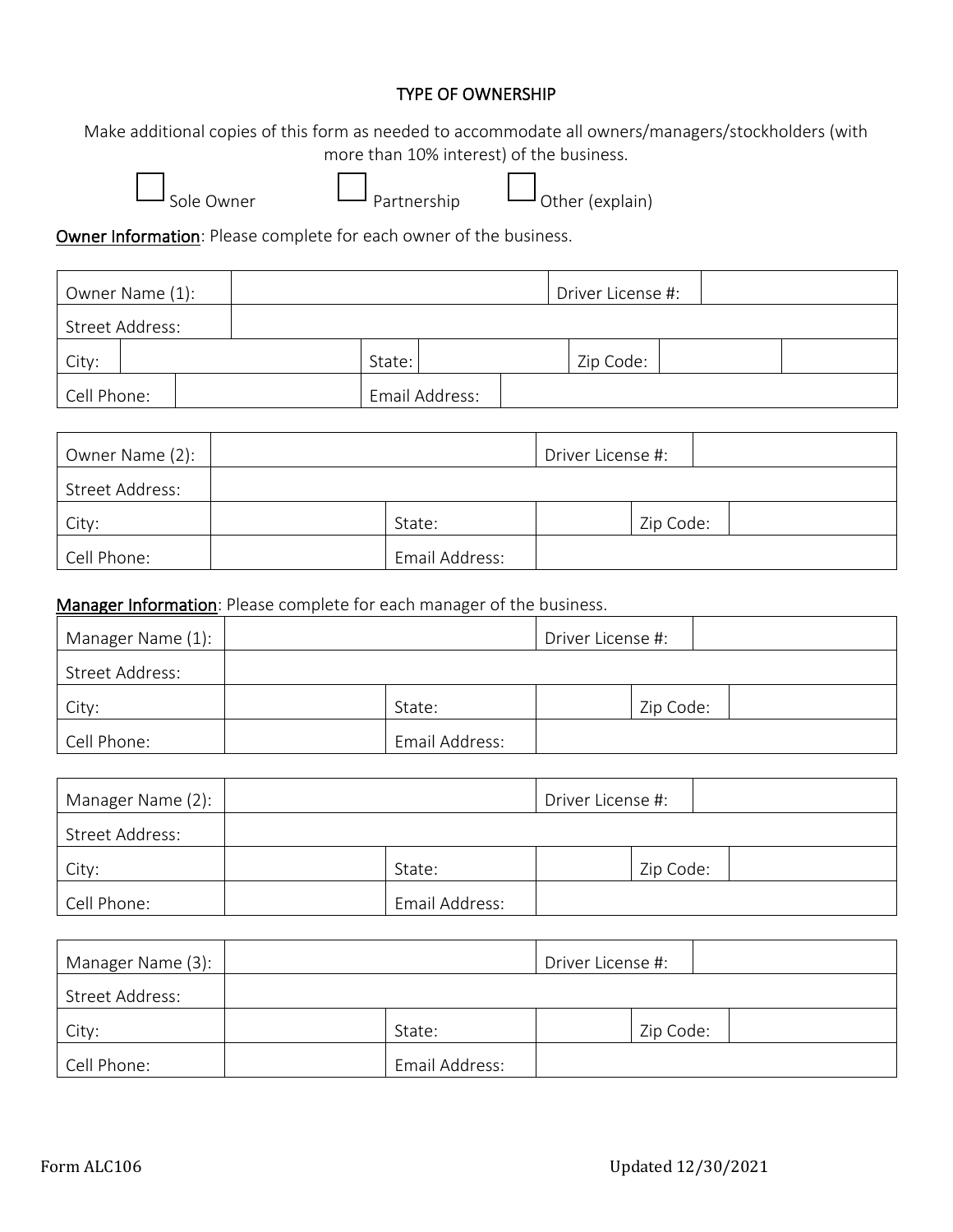### TAX ADVICE ACCOUNTING AND FINANCIAL ADVISORY

| Name of CPA or Financial Advisor: |  |  |               |        |             |  |      |  |
|-----------------------------------|--|--|---------------|--------|-------------|--|------|--|
| Street Address:                   |  |  |               |        |             |  |      |  |
| City:                             |  |  |               | State: |             |  | Zip: |  |
| Email:                            |  |  | Phone Number: |        | Fax Number: |  |      |  |
| Mailing Address: (if different)   |  |  |               |        |             |  |      |  |
| City:                             |  |  |               | State: |             |  | Zip: |  |

For Partnership Only: *(if applicable)*

| Date Partnership Formed: |  |
|--------------------------|--|

### For Corporation Only: *(if applicable)*

| Name of Corporation:                  |               |                         |  | $FIN#$ :      |  |      |  |
|---------------------------------------|---------------|-------------------------|--|---------------|--|------|--|
| Street Address:                       |               | City:                   |  | State:        |  | Zip: |  |
| Email:                                | Phone Number: |                         |  | Fax<br>Number |  |      |  |
| Mailing<br>Address: (if<br>different) |               | City:                   |  | State:        |  | Zip: |  |
| Date of Incorporation:                |               | Place of Incorporation: |  |               |  |      |  |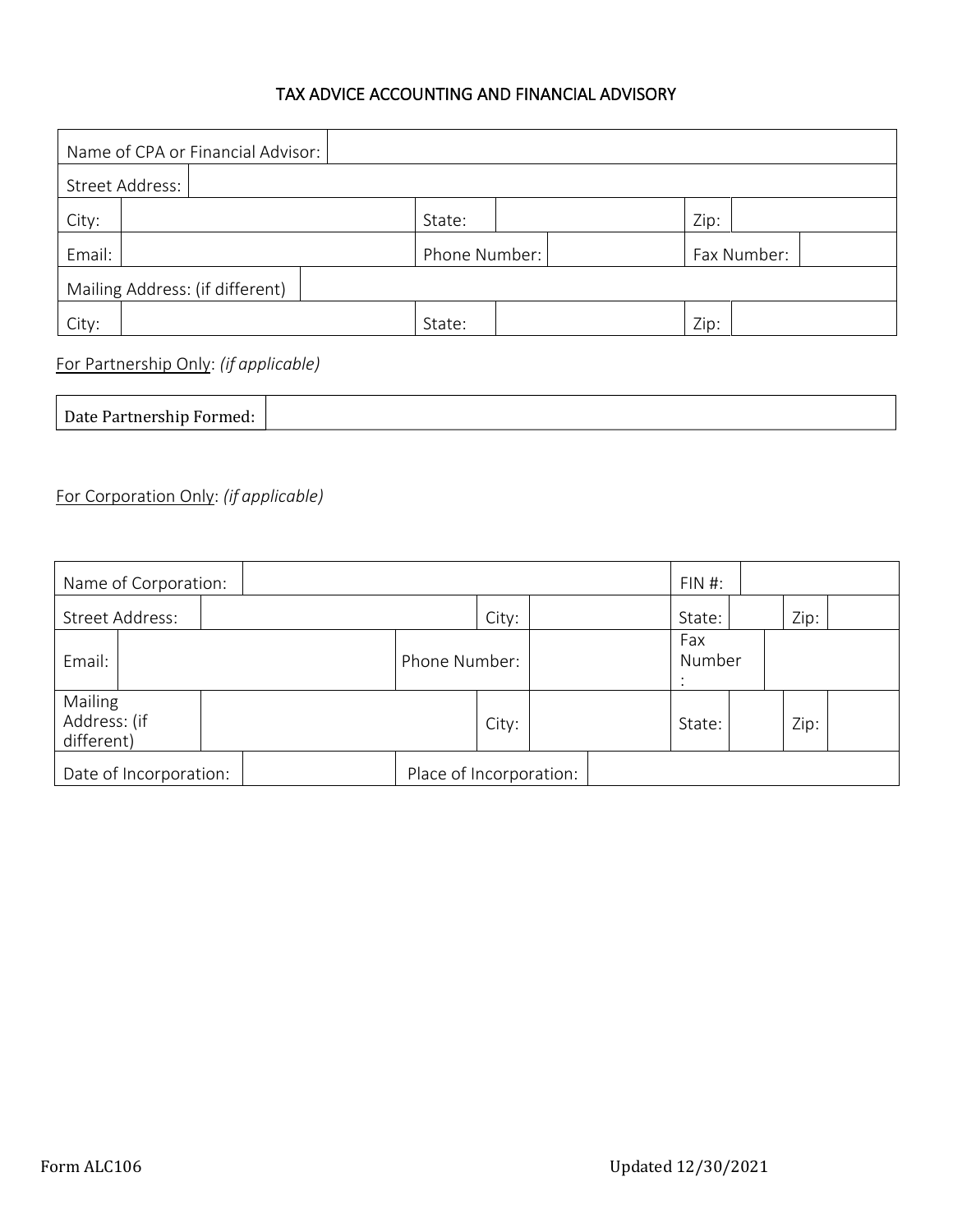#### AUTHORIZATION FOR RELEASE OF PERSONAL AND CRIMINAL HISTORY RECORD

Instructions: Each owner and manager are required to complete an Authorization for Release of Personal and Criminal History and Personal History Statement (make copies as needed).

do hereby authorize the review and full disclosure of all records concerning myself to any duly authorized agents of the City of Lyons, whether the said records are of a public, private, or confidential nature.

I understand that any information obtained by a personal history background investigation, which is developed directly or indirectly in whole or in part upon this release authorization, will be considered in assessing my suitability for a City of Lyons license or permit. I also certify that any person(s) who may furnish such information concerning me shall not be held accountable for giving this; and hereby specifically release them from any liability which may be incurred as a result of furnishing such information.

I hereby authorize the Lyons City Clerk or a designee, or the Lyons Police Department to receive any criminal history record information and driver's history information pertaining to me which may be in the files of any criminal justice agency.

|                             | <b>Full Business Name:</b> |  |         |             |                 |                |  |            |  |  |  |
|-----------------------------|----------------------------|--|---------|-------------|-----------------|----------------|--|------------|--|--|--|
| Name: (Last, First, Middle) |                            |  |         |             |                 |                |  |            |  |  |  |
|                             | Home Address:              |  |         |             |                 |                |  |            |  |  |  |
| City:                       |                            |  |         | State:      |                 |                |  | Zip:       |  |  |  |
| Cell Phone:                 |                            |  |         | Email:      |                 |                |  |            |  |  |  |
| Race:                       |                            |  |         | Hair Color: |                 |                |  | Eye Color: |  |  |  |
| Weight:                     |                            |  | Gender: |             |                 | Date of Birth: |  |            |  |  |  |
| Social Security #:          |                            |  |         |             | Place of Birth: |                |  |            |  |  |  |

Have you ever been arrested or held by federal, state, or other law-enforcement authorities for violation of any federal law, state law, county or municipal law, regulation or ordinance? (Do not include traffic violations. All other charges must be included even if they were dismissed.)

If yes, give reason charged or held, date, place where charged and disposition. (If no arrest, please write "no arrest." After last arrest is listed, please write "no other arrest.")

\_\_\_\_\_\_\_\_\_\_\_\_\_\_\_\_\_\_\_\_\_\_\_\_\_\_\_\_\_\_\_\_\_\_\_\_\_\_\_\_\_\_\_\_\_\_\_\_\_\_\_\_\_\_\_\_\_\_\_\_\_\_\_\_\_\_\_\_\_\_\_\_\_\_\_\_\_\_\_\_\_\_\_\_\_\_\_\_\_\_\_

Sworn to and Subscribed Before Me,

Applicant Signature

This Day of this Day of the contract of the contract of the Day of the contract of the contract of the contract of the contract of the contract of the contract of the contract of the contract of the contract of the contrac

Notary Public's Signature My Commission Expires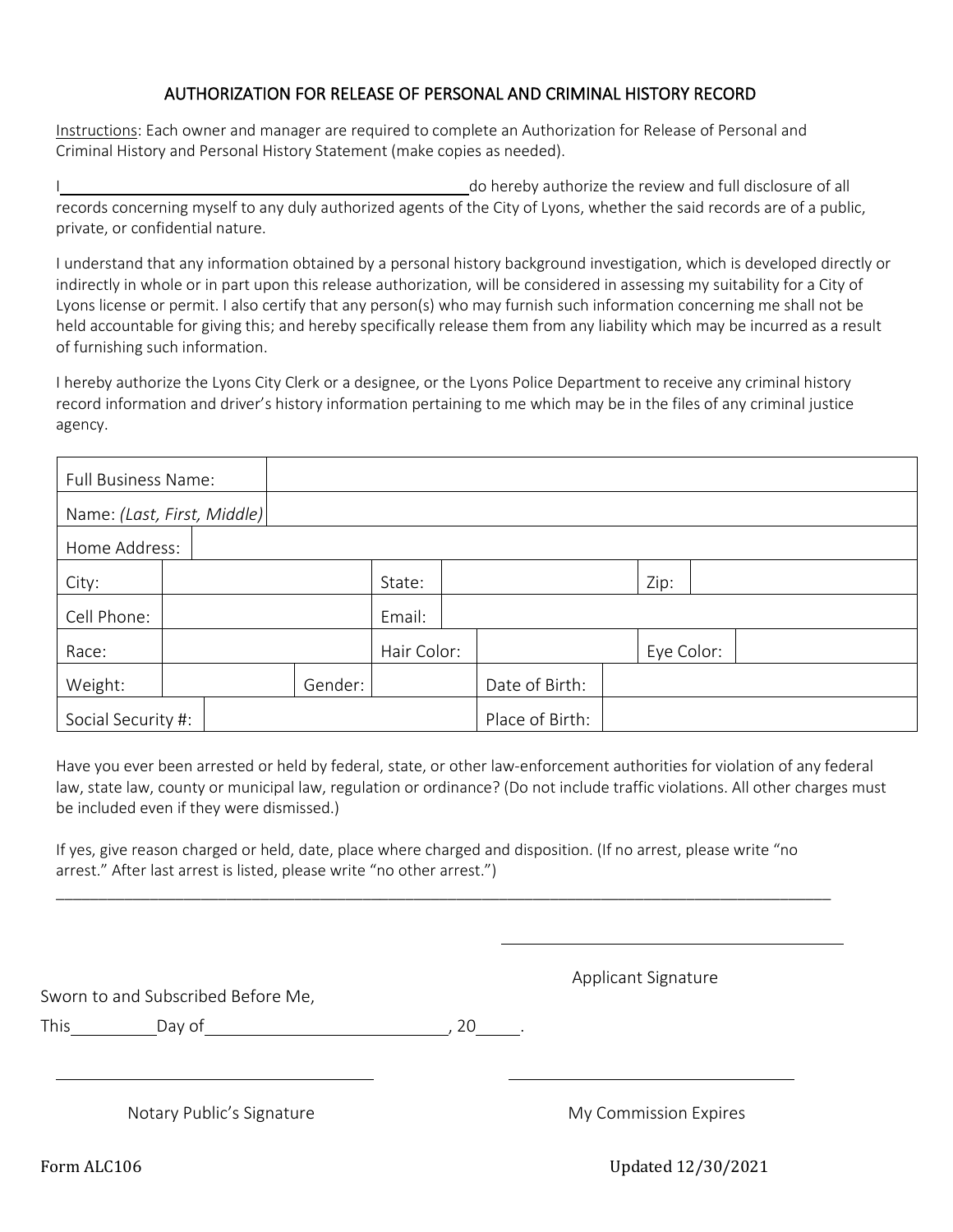### ALCOHOL LICENSE PERSONAL HISTORY STATEMENT

Instructions: Each owner and manager are required to complete an Authorization for Release of Personal and Criminal History and Personal History Statement.

Relationship with This Business (check all that apply):

| Name: |                                                                                                                 |                                       |  |         |        |  |  |
|-------|-----------------------------------------------------------------------------------------------------------------|---------------------------------------|--|---------|--------|--|--|
|       | Owner                                                                                                           | Percentage Ownership?                 |  |         |        |  |  |
|       | Manager                                                                                                         |                                       |  |         |        |  |  |
|       | Partner                                                                                                         | What type of partner are you? General |  | Limited | Silent |  |  |
|       | A copy of verifiable identification must be provided at the time of application such as a copy of your driver's |                                       |  |         |        |  |  |

### If Married or Separated, Complete the Following:

license or state photo identification card.

| Full Name of Spouse:                                                                                   |  | Driver's License #: |  |  |  |  |
|--------------------------------------------------------------------------------------------------------|--|---------------------|--|--|--|--|
| Maiden Name:                                                                                           |  | Date of Birth:      |  |  |  |  |
| Other names used by applicant (maiden name, names by former marriages, former names changed legally or |  |                     |  |  |  |  |
| otherwise, aliases, nicknames, etc.) Specify names and dates used:                                     |  |                     |  |  |  |  |
|                                                                                                        |  |                     |  |  |  |  |
|                                                                                                        |  |                     |  |  |  |  |

### Employment Record for the Past Three (3) Years: (List the most recent experience first)

| From<br>(Mo/Yr) | To<br>(Mo/Yr) | Employer | Title | Reason for Leaving |
|-----------------|---------------|----------|-------|--------------------|
|                 |               |          |       |                    |
|                 |               |          |       |                    |
|                 |               |          |       |                    |

Do you have any financial interest, or are you employed in any other manufacture, wholesale, or retail business engaged in distilling, bottling, rectifying, or selling alcoholic beverages?  $\vert$  | Yes | | No

If yes, list names and locations:

Have you ever had a financial interest in an alcohol beverage business that was denied a license?

 $Yes$   $| No$  If yes explain:

Has any alcoholic beverage business in which you have been related to in any way (had financial interest in or been employed by, either currently or in the past) ever been cited for any violation of the rules and regulations of the State Revenue Commissioner or any local ordinances/regulations relating to the sale and distribution of alcoholic beverages?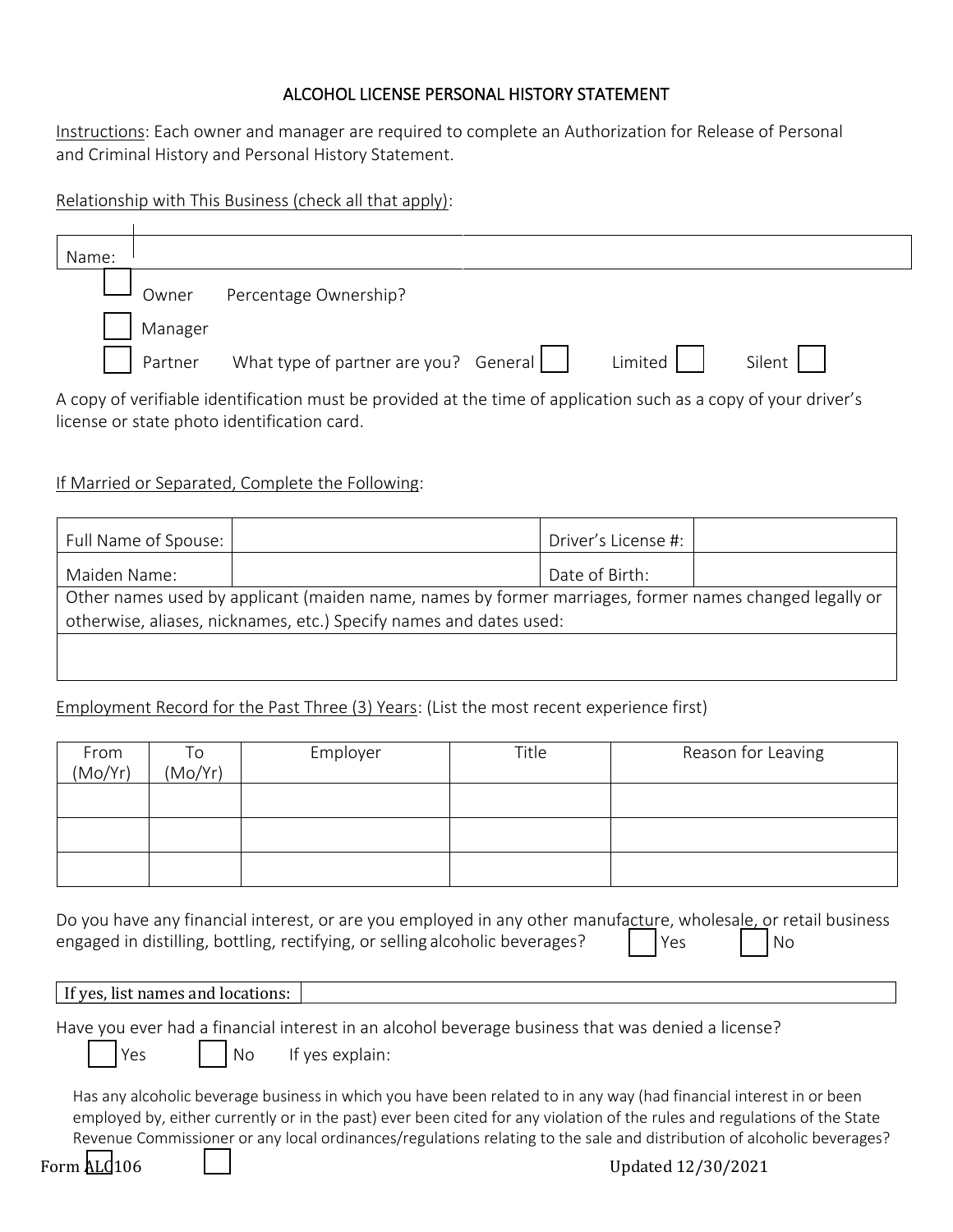#### REGISTERED AGENT

All licensed establishments must have and continuously maintain a "Registered Agent." This is an individual who upon any process, notice or demand required or permitted by law or under the City of Lyons Alcohol Beverage Code can be served upon for the licensee or owner. This person must be a Toombs County resident and agree to act in this capacity for the business.

| Name:           |  |       |        |                |  |        |      |  |
|-----------------|--|-------|--------|----------------|--|--------|------|--|
| Home Address:   |  |       |        | City:          |  | State: | Zip: |  |
| Phone<br>Number |  |       | Email: |                |  |        |      |  |
| Gender:         |  | Race: |        | Date of Birth: |  |        |      |  |

*I hereby certify that I am a resident of the Toombs County, and agree to serve as "registered agent"*

| (business name), a business |
|-----------------------------|
|                             |
| . Lyons, Georgia.           |
|                             |

As registered agent, I agree to accept any process, notice or demand required or permitted by law or under the *Alcoholic Beverage Code of the City of Lyons, Georgia, to be served upon the licensee or owner. I understand that such service upon me will serve as legal notice upon the licensee or owner and that it is my responsibility to forward such service to the owner or licensee.*

Signature of Registered Agent

Sworn To and Subscribed Before Me

This Day of , 20 . **NOTE:** Attach a copy of

driver's license and proof of residency, i.e.; phone or utility bill that reflects the current address listed by the Registered Agent.

Form ALC106 Updated  $12/30/2021$ 

Date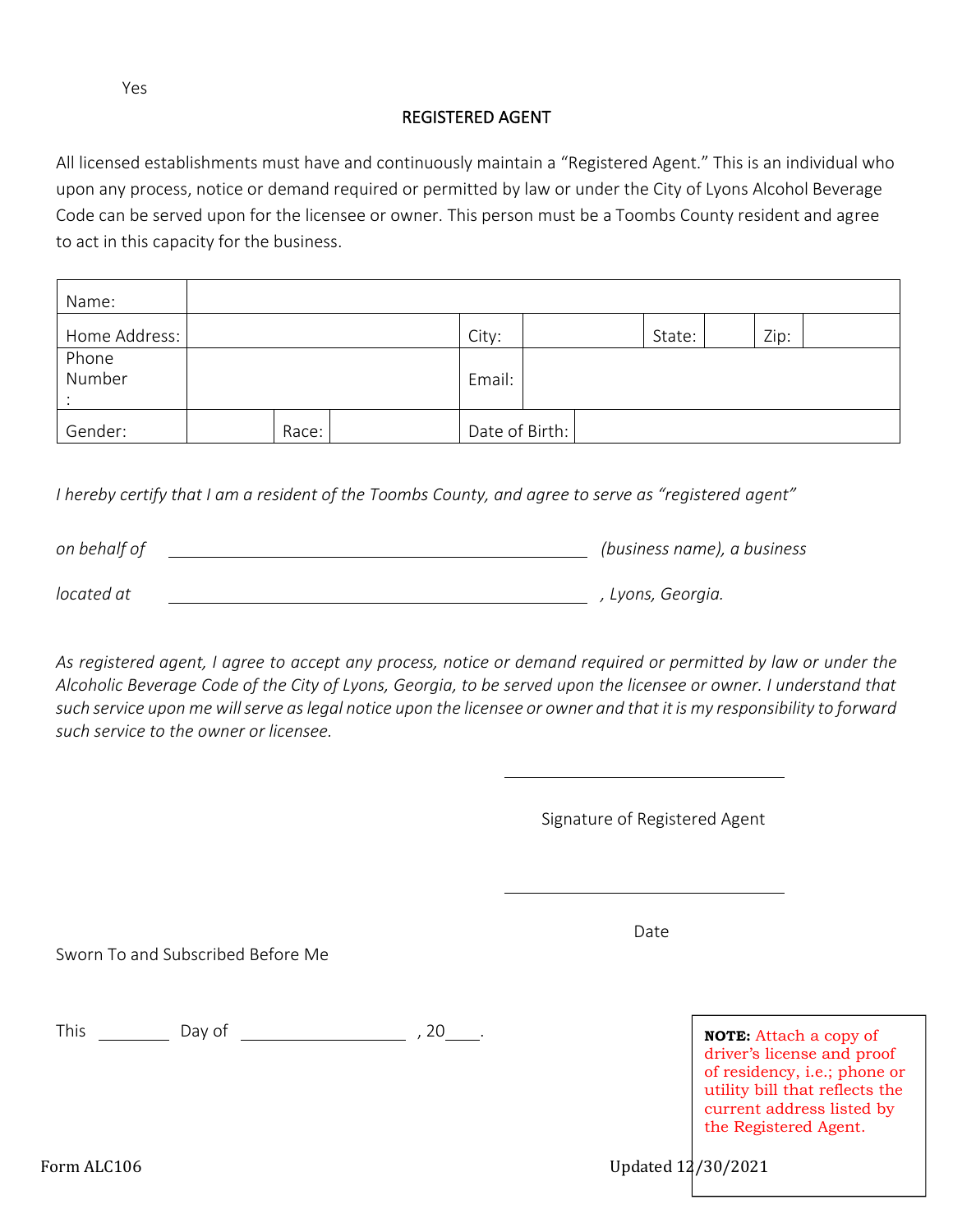Notary Public Signature My Commission Expires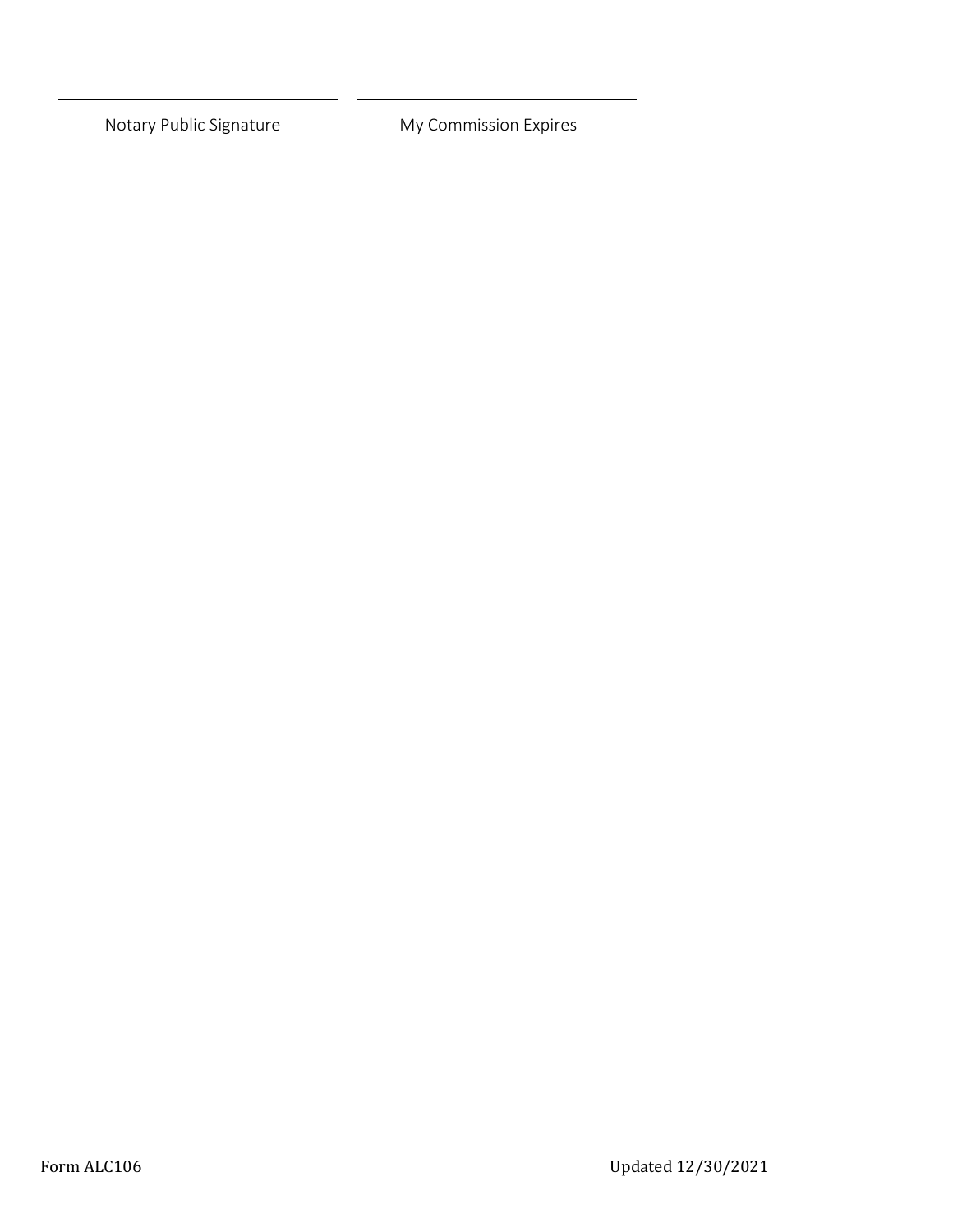### Description of an Acceptable Legal Land Survey

A certified scale drawing showing the location and distance to closest school buildings, licensed daycare centers, educational buildings, school grounds, colleges, and/or any houses of worship must be provided. A valid legal land survey must meet the distance requirements set forth by the City of Lyons Alcoholic Beverage Ordinance. Visit link provided [CHAPTER 6, ARTICLE I SECTION 6.23,](https://library.municode.com/ga/lyons/codes/code_of_ordinances?nodeId=PTIICO_CH6ALBE_ARTIIIPADISP_S6-73PRCHBUSCSCGR) [CHAPTER 6, ARTICLE II, SEC 6-57,](https://library.municode.com/ga/lyons/codes/code_of_ordinances?nodeId=PTIICO_CH6ALBE_ARTIIBEMABEWI_S6-57PRCHBUSCSCGR) AND [CHAPTER 6, ARTICLE IV, SEC 6.96](https://library.municode.com/ga/lyons/codes/code_of_ordinances?nodeId=PTIICO_CH6ALBE_ARTIVSADISPDRCOPRON_S6-96PRCHBUSCSCGR)

*\*\*All legal land surveys must be certified by a registered surveyor\*\**

An example of an acceptable legal land survey is below:

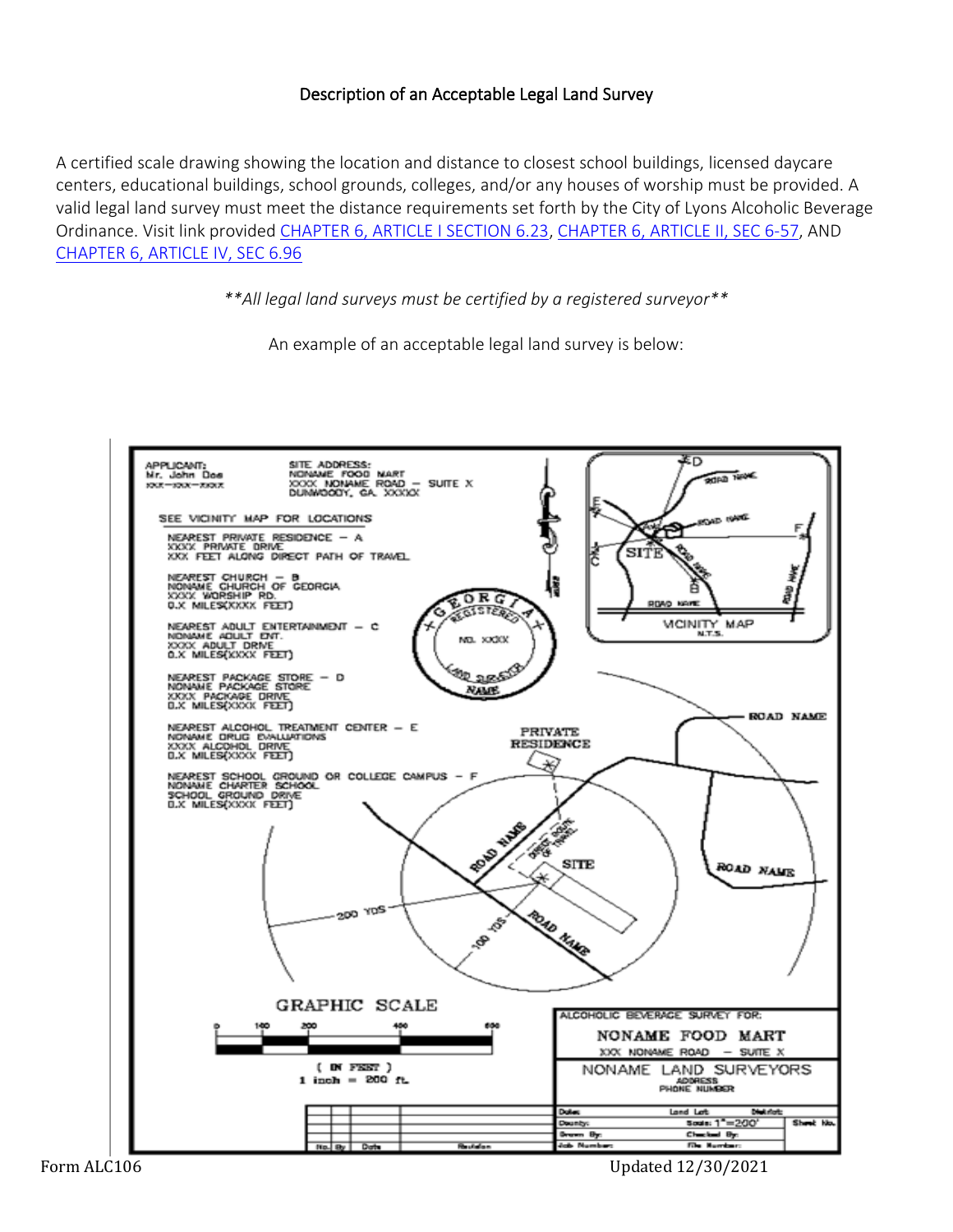### Surveyor's Affidavit City of Lyons Alcohol Beverage License Application

| a Georgia registered land (3) a material contract of the contract of the contract of the contract of the contr                                                                                                                                                                                                                                                                                                                                                                                                                                                                                                   |                       |                    |  |
|------------------------------------------------------------------------------------------------------------------------------------------------------------------------------------------------------------------------------------------------------------------------------------------------------------------------------------------------------------------------------------------------------------------------------------------------------------------------------------------------------------------------------------------------------------------------------------------------------------------|-----------------------|--------------------|--|
| surveyor, #______________________________Do hereby certify that I am familiar with the                                                                                                                                                                                                                                                                                                                                                                                                                                                                                                                           |                       |                    |  |
|                                                                                                                                                                                                                                                                                                                                                                                                                                                                                                                                                                                                                  |                       | a business         |  |
|                                                                                                                                                                                                                                                                                                                                                                                                                                                                                                                                                                                                                  |                       | (Business Name)    |  |
| located at and a state of the state of the state of the state of the state of the state of the state of the sta                                                                                                                                                                                                                                                                                                                                                                                                                                                                                                  |                       |                    |  |
| business is in compliance with City of Lyons Code Section set out below. (Check the following)                                                                                                                                                                                                                                                                                                                                                                                                                                                                                                                   |                       |                    |  |
| Retail Sales (Chapter 6, Article II, Sec 6-57) ____ Package Store (Chapter 6, article III, Sec 6-73)<br>Sale for consumption on premises (chapter 6, Article IV, Sec 6-96)                                                                                                                                                                                                                                                                                                                                                                                                                                       |                       |                    |  |
| Distance – all measurements, to determine distances as required by this chapter relating to the issuance of<br>alcoholic beverage licenses, shall be measured by the most direct route of travel on the ground and shall be<br>measured in the following manner:                                                                                                                                                                                                                                                                                                                                                 |                       |                    |  |
| (1) From the front door of the structure in which alcoholic beverages are sold or offered for sale;<br>(2)In a straight line to the nearest public sidewalk, walkway, street, road or highway;<br>(3) Along such public sidewalk, walkway, street, road or highway by the nearest route;<br>(4) To the front door of the building (in the case of churches or alcoholic treatment centers which are owned<br>and operated by the state or any county or municipal government), or to the nearest portion of the grounds (in<br>the case of schools), whichever is more appropriate under the applicable section. |                       |                    |  |
| Signature and Seal of Surveyor                                                                                                                                                                                                                                                                                                                                                                                                                                                                                                                                                                                   |                       | Date               |  |
| <b>Registration Number</b>                                                                                                                                                                                                                                                                                                                                                                                                                                                                                                                                                                                       |                       | Date of Expiration |  |
| Sworn To and Subscribed Before Me                                                                                                                                                                                                                                                                                                                                                                                                                                                                                                                                                                                |                       |                    |  |
|                                                                                                                                                                                                                                                                                                                                                                                                                                                                                                                                                                                                                  |                       |                    |  |
| Notary Public Signature                                                                                                                                                                                                                                                                                                                                                                                                                                                                                                                                                                                          | My Commission Expires |                    |  |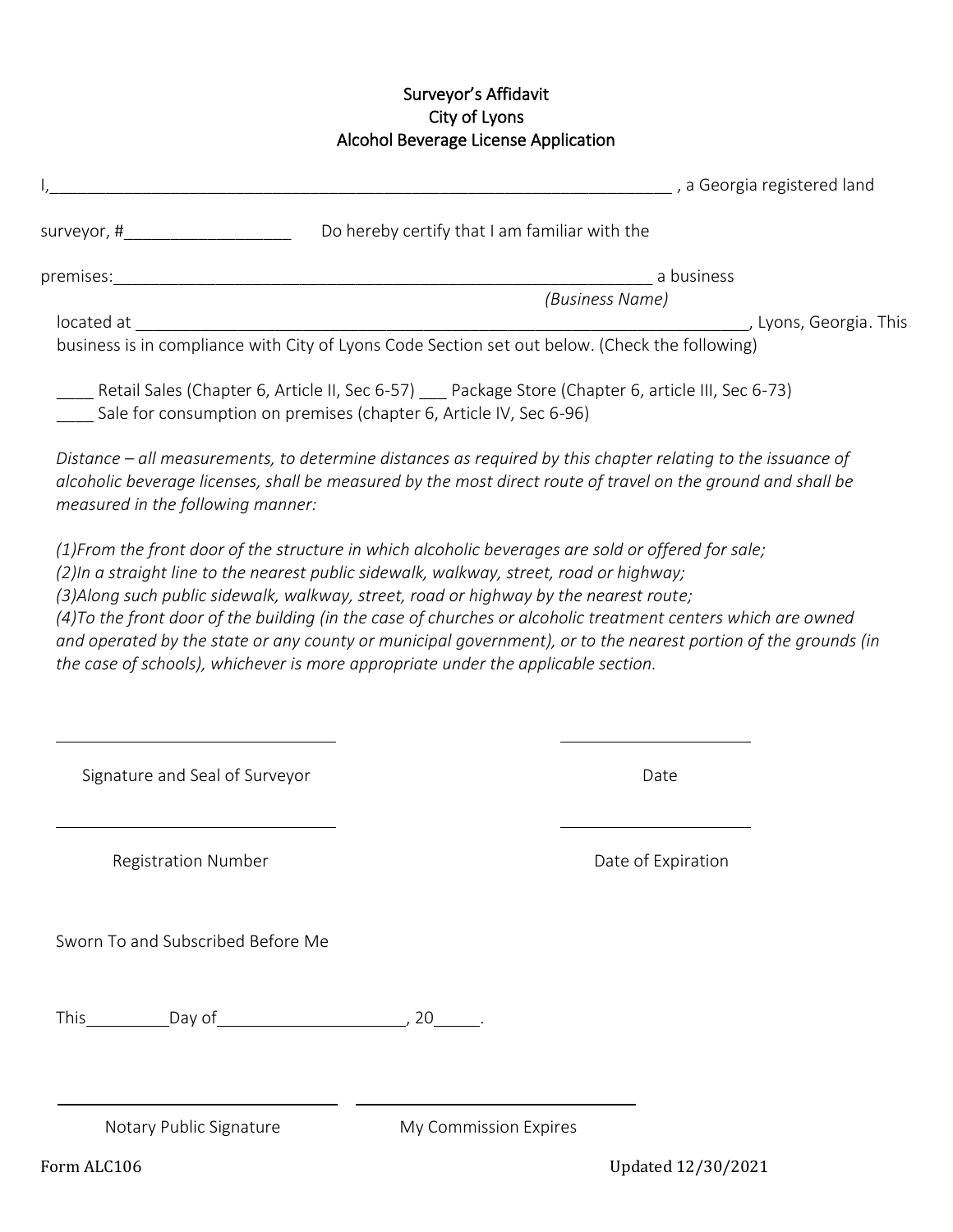### LIST OF EMPLOYEES FOR ALCOHOL-LICENSED BUSINESS (NON-MANAGERS)

| <b>Business Name:</b>         | Alcohol License #: |  |           |  |  |                                |        |      |  |
|-------------------------------|--------------------|--|-----------|--|--|--------------------------------|--------|------|--|
|                               |                    |  |           |  |  |                                |        |      |  |
| Employee Name:                |                    |  |           |  |  |                                | Title: |      |  |
| Residence Address:            |                    |  | City:     |  |  |                                | State: | Zip: |  |
| Date of Birth:                |                    |  | Phone:    |  |  |                                |        |      |  |
| Current Lyons Alcohol Permit: | Yes                |  | No        |  |  | If yes, what is your permit #: |        |      |  |
|                               |                    |  |           |  |  |                                |        |      |  |
| Employee Name:                |                    |  |           |  |  |                                | Title: |      |  |
| Residence Address:            |                    |  | City:     |  |  |                                | State: | Zip: |  |
| Date of Birth:                |                    |  | Phone:    |  |  |                                |        |      |  |
| Current Lyons Alcohol Permit: | Yes                |  | No        |  |  | If yes, what is your permit #: |        |      |  |
|                               |                    |  |           |  |  |                                |        |      |  |
| Employee Name:                |                    |  |           |  |  |                                | Title: |      |  |
| Residence Address:            |                    |  | City:     |  |  |                                | State: | Zip: |  |
| Date of Birth:                |                    |  | Phone:    |  |  |                                |        |      |  |
| Current Lyons Alcohol Permit: | Yes                |  | <b>No</b> |  |  | If yes, what is your permit #: |        |      |  |
|                               |                    |  |           |  |  |                                |        |      |  |
| Employee Name:                |                    |  |           |  |  |                                | Title: |      |  |
| Residence Address:            |                    |  | City:     |  |  |                                | State: | Zip: |  |
| Date of Birth:                |                    |  | Phone:    |  |  |                                |        |      |  |
| Current Lyons Alcohol Permit: | Yes                |  | No        |  |  | If yes, what is your permit #: |        |      |  |
|                               |                    |  |           |  |  |                                |        |      |  |
| Employee Name:                |                    |  |           |  |  |                                | Title: |      |  |
| Residence Address:            |                    |  | City:     |  |  |                                | State: | Zip: |  |
| Date of Birth:                |                    |  | Phone:    |  |  |                                |        |      |  |
| Current Lyons Alcohol Permit: | Yes                |  | No        |  |  | If yes, what is your permit #: |        |      |  |
|                               |                    |  |           |  |  |                                |        |      |  |
| Employee Name:                |                    |  |           |  |  |                                | Title: |      |  |
| Residence Address:            |                    |  | City:     |  |  |                                | State: | Zip: |  |
| Date of Birth:                |                    |  | Phone:    |  |  |                                |        |      |  |
| Current Lyons Alcohol Permit: | Yes                |  | No        |  |  | If yes, what is your permit #: |        |      |  |
|                               |                    |  |           |  |  |                                |        |      |  |

 $\mathbf{r}$ 

L,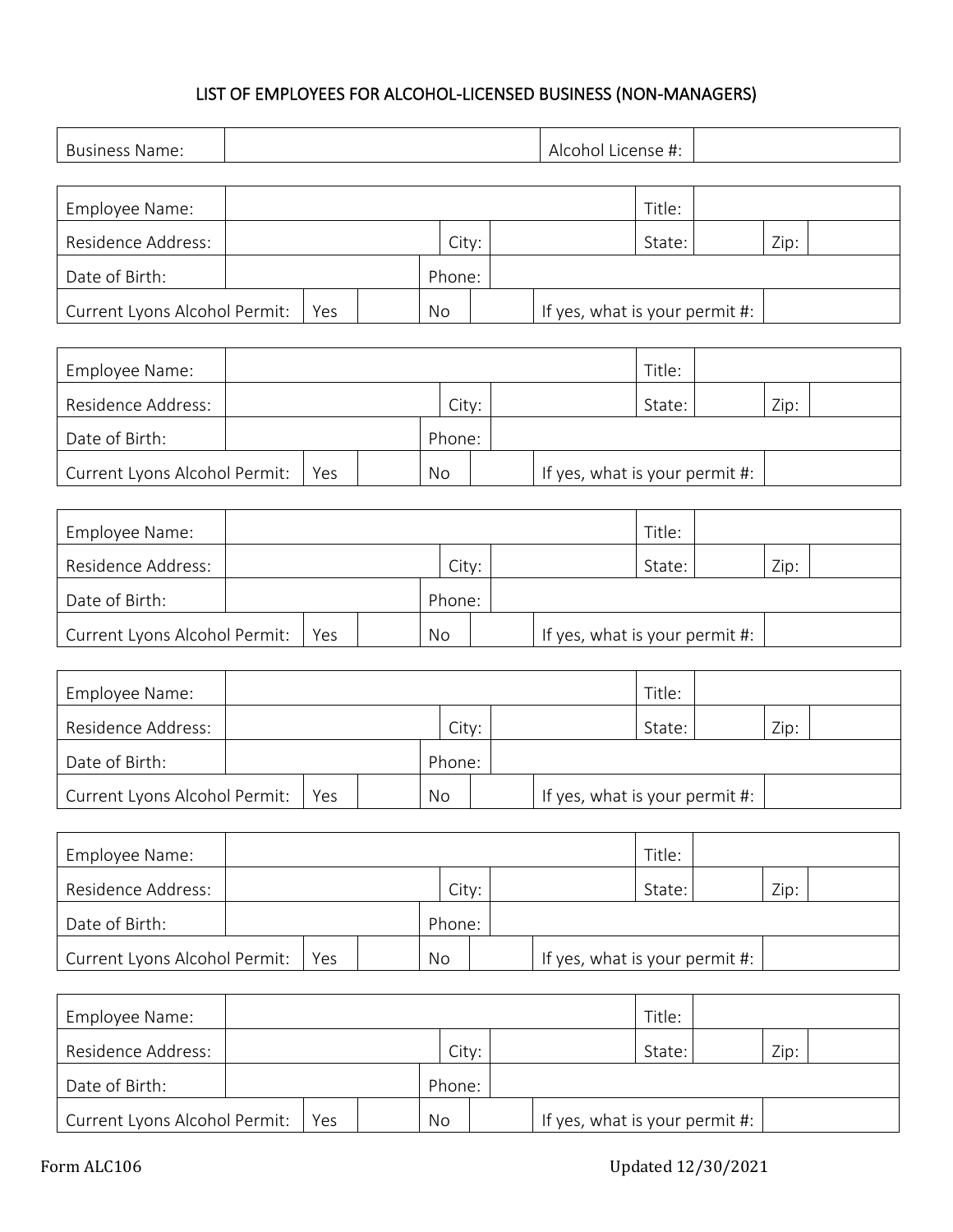#### ALCOHOL BEVERAGE LICENSE CHECKLIST

SURVEYOR'S CERTIFICATE AND SURVEYORS AFFIDAVIT ATTATCHED

## (initials)

 BACKGROUND AND HISTORY INFORMATION ATTATCHED (initials)

\_\_\_\_\_\_COPY OF DRIVER'S LICENSE STATE PHOTO IDENTIFICATION FOR ALL INDIVIDUALS SUBMITTING A PERSONAL (initials) HISTORY STATEMENT.

PROOF OF US CITIZENSHIP

### (initials)

REGISTERED AGENT AFFIDAVIT

### (initials)

 TAX ADVISE ACCOUNTING AND FINANCIAL ADVISORY AFFIDAVIT (initials)

LIST OF EMPLYEES

### (initials)

FOOD AND DRINK MENU (IF APPLICABLE)

### (initials)

CURRENT COMMERCIAL GENERAL LIABILITY INSURANCE

### (initials)

Applicant please initial each section stating that you have provided the needed information.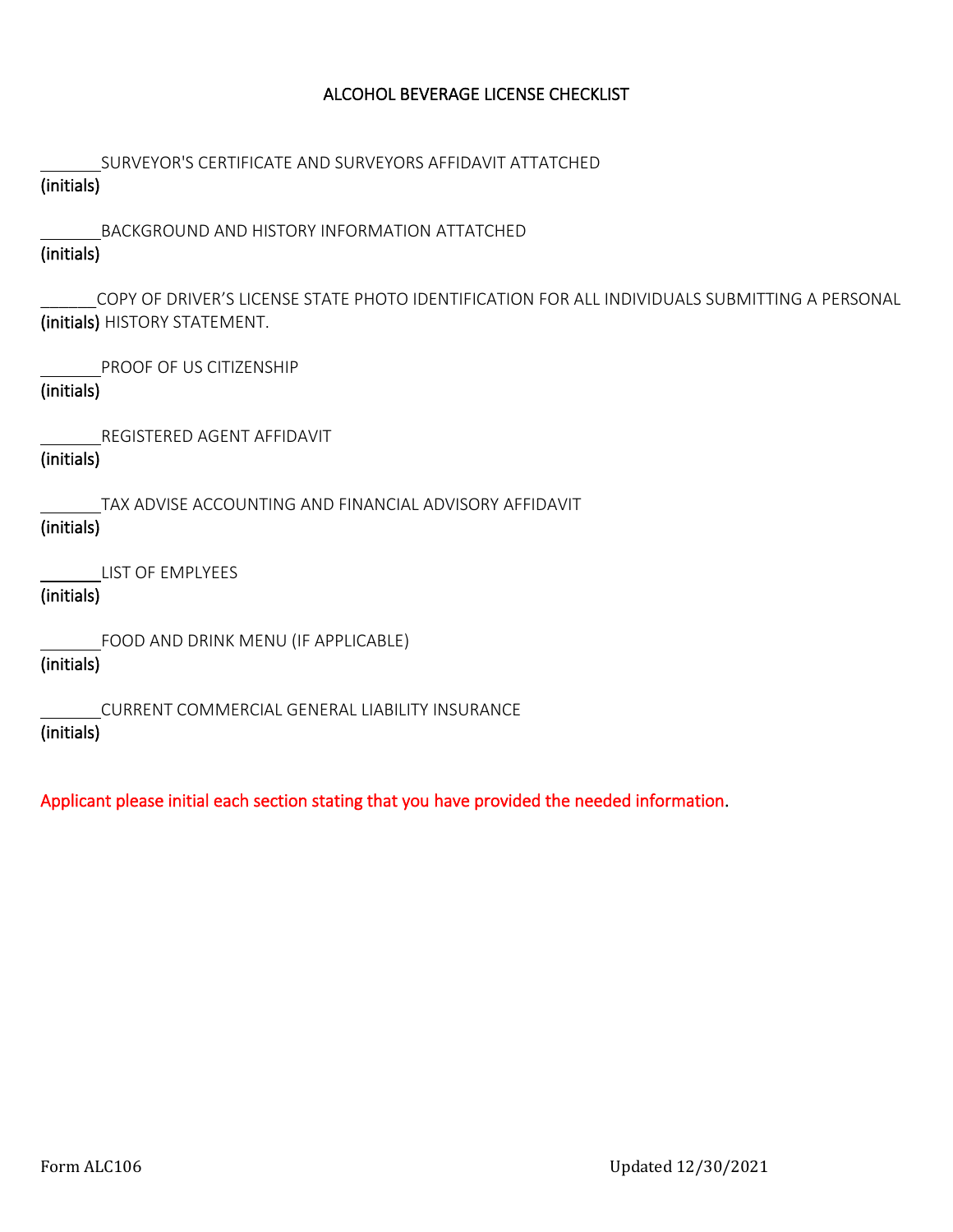#### Application Affidavit

I \_\_\_\_\_\_\_\_\_\_\_\_\_\_\_\_\_\_\_\_\_\_\_\_\_\_\_\_\_\_\_\_\_\_\_\_\_\_ DO SOLEMNLY SWEAR, SUBJECT TO CRIMINAL PENALTIES FOR FALSE SWEARING, THAT THE STATEMENTS AND ANSWERS MADE TO THE FOREGOING QUESTIONS IN THIS APPLICATION ARE TRUE AND COMPLETE, AND NO FALSE OR FRAUDULENT STATEMENT OR ANSWER IS MADE HERIN TO PROCURE GRANTING OF A LICENSE, THAT ANY LICENSE ISSUED PURSUANT TO THIS APPLICATION CONDITIONED UPON A FRAUDULENT STATEMENT OR ANSWER HEREIN SHALL CONSTITUTE CAUSE FOR THE SUSPENSION OR REVOCATION OF ANY LICENSE ISSUED PURSUANT TO THIS APPLICATION. SHOULD ANY CHANGE OCCUR DURING THE YEAR FOR WHICH A LICENSE IS ISSUED PURSUANT TO THIS APPLICATION WHICH SHOULD REQUIRE A DIFFERENT ANSWER TO ANY QUESTION CONTAINED IN THIS APPLICATION, SUCH CHANGE MUST BE REPORTED AS A WRITTEN AMENDMENT TO THIS APPLICATION WITHIN FIVE (5) DAYS OF THE CHANGE. THE FAILURE TO MAKE SUCH AMENDMENT SHALL BE CAUSED FOR THE SUSPENSION OR REVOCATION OF ANY LICENSE ISSUED. I HAVE RECEIVED A COPY OF THE CITY OF LYONS MALT BEVERAGE AND WINE ORDINANCE AS AMENDED AND SWEAR AFFIRM THAT I WILL ABIDE BY AND COMPLY WITH ALL OF THE TERMS OF THE ORDINANCE. FURTHERMORE, I SWEAR AND AFFIRM THE FOLLOWING:

(initials)\_\_\_\_\_\_\_\_\_\_ I am a citizen of the United States, a resident of Toombs County, Georgia, or have assigned a registered agent who is a resident of Toombs County, Georgia, and am 21 years of age or older

(initials)\_\_\_\_\_\_\_\_\_\_ I have never been convicted under any federal, state or local law of a felony involving moral turpitude, and have not been convicted under any federal, state or local law of any felony within ten (10) years preceding the filing of this application.

(initials) I have not had revoked, for cause, within three (3) years preceding the filing of this application, any license issued to me by any municipality in the State of Georgia, or any other state, to sell alcoholic beverages of any kind.

(initials)\_\_\_\_\_\_\_\_\_\_ I shall be active in, and solely responsible for, the management and operation of the business for which the license is requested.

(initials) The license for which this application is made is for the use of said owner. I, as applicant for said license, am **(Circle one: resident officer, partner, associate owning substantial interest in the business, principal resident managing officer)** and shall be active in and responsible for the management and operation of the business for which the license is requested.

APPLICANT'S PRINTED NAME APPLICANT'S SIGNATURE

I hereby certify that signed his/her name to the foregoing application and has sworn that said all statements and answers are true and correct.

THIS DAY OF , 20 .

Form ALC106 Updated 12/30/2021 Notary Public Signature My Commission Expires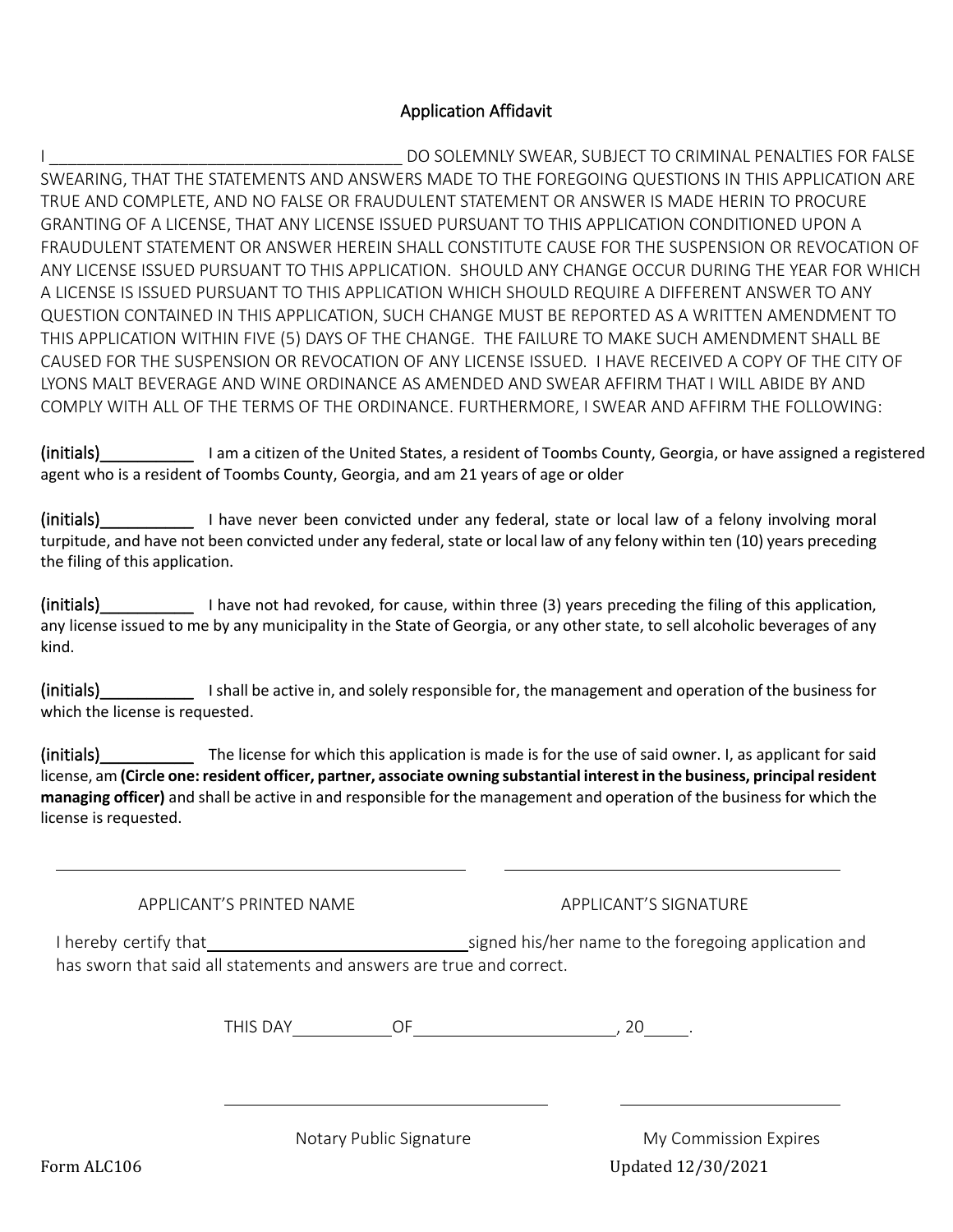*\*if partnership each partner must file an individual affidavit.*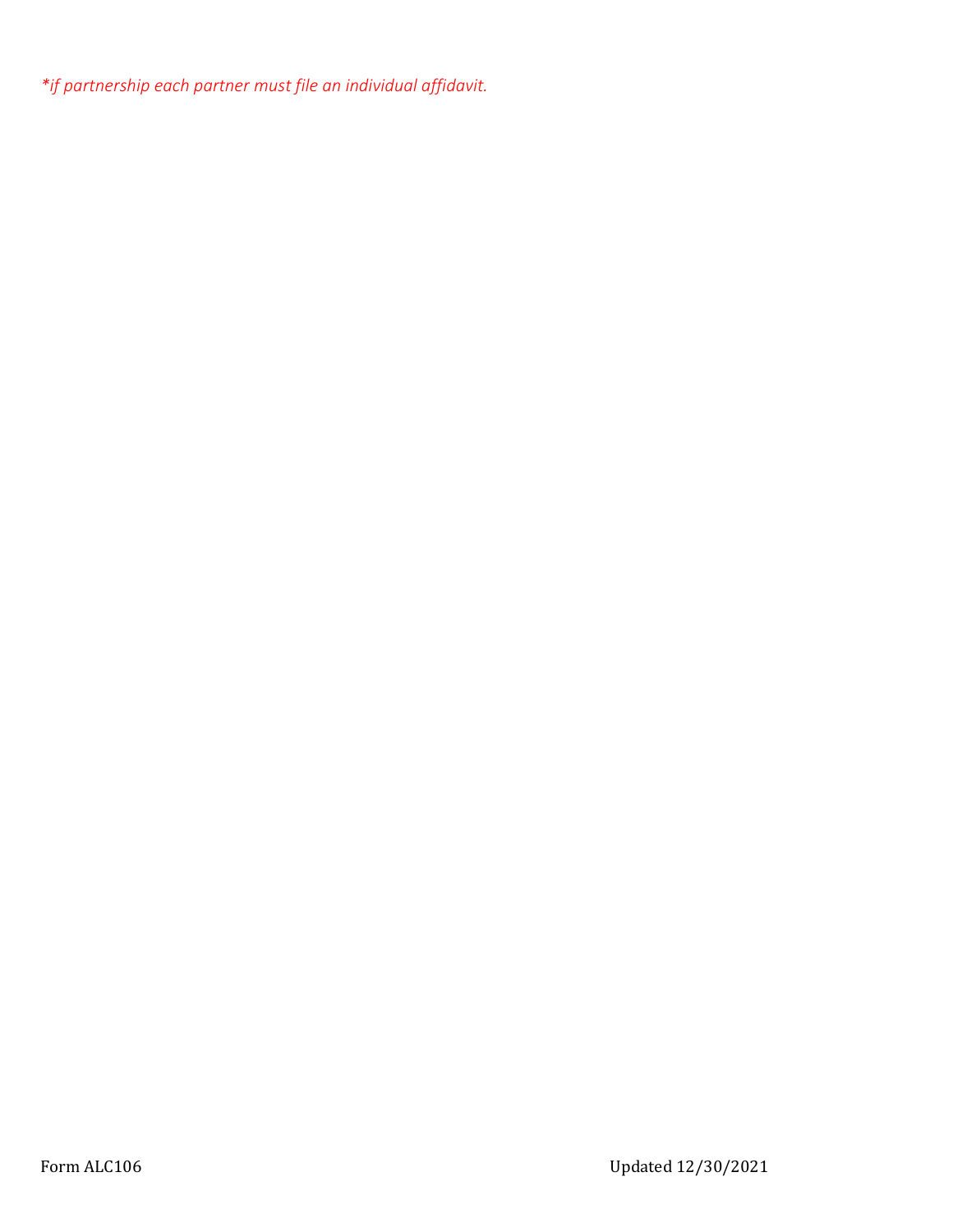### ALCOHOL BEVERAGE-PROHIBITED HOURS



#### Retail:

| <b>Sales Hours</b>                   |                                                |                        |  |  |  |  |  |  |  |
|--------------------------------------|------------------------------------------------|------------------------|--|--|--|--|--|--|--|
| Days                                 | Hours                                          | No Sales               |  |  |  |  |  |  |  |
| Monday                               | $7:00am - 11:59pm$                             | $12:00$ am $-6:59$ am  |  |  |  |  |  |  |  |
| Tuesday – Saturday                   | $7:00$ am $-12:00$ am<br>$12:00$ am $-1:59$ am | $2:00$ am – 6:59am     |  |  |  |  |  |  |  |
| Sunday                               |                                                | $12:00am - 12:00pm$    |  |  |  |  |  |  |  |
| Sunday Sales Supplemental<br>License | $12:30$ am $-11:29$ pm                         | $12:00$ am $-12:29$ pm |  |  |  |  |  |  |  |

### By the Drink:

| <b>Sales Hours</b>                   |                                              |                        |  |  |  |  |  |  |
|--------------------------------------|----------------------------------------------|------------------------|--|--|--|--|--|--|
| Days                                 | <b>Hours</b>                                 | No Sales               |  |  |  |  |  |  |
| Monday                               | $10:00am - 12:00pm$                          | $12:00$ am $-9:59$ am  |  |  |  |  |  |  |
| Tuesday – Saturday                   | $10:00am - 12:00pm$<br>$12:00$ am $-1:59$ am | $2:00am - 9:59am$      |  |  |  |  |  |  |
| Sunday                               |                                              | $12:00am - 12:00pm$    |  |  |  |  |  |  |
| Sunday Sales Supplemental<br>License | $11:30$ am $-11:59$ pm                       | $12:00$ am $-11:59$ pm |  |  |  |  |  |  |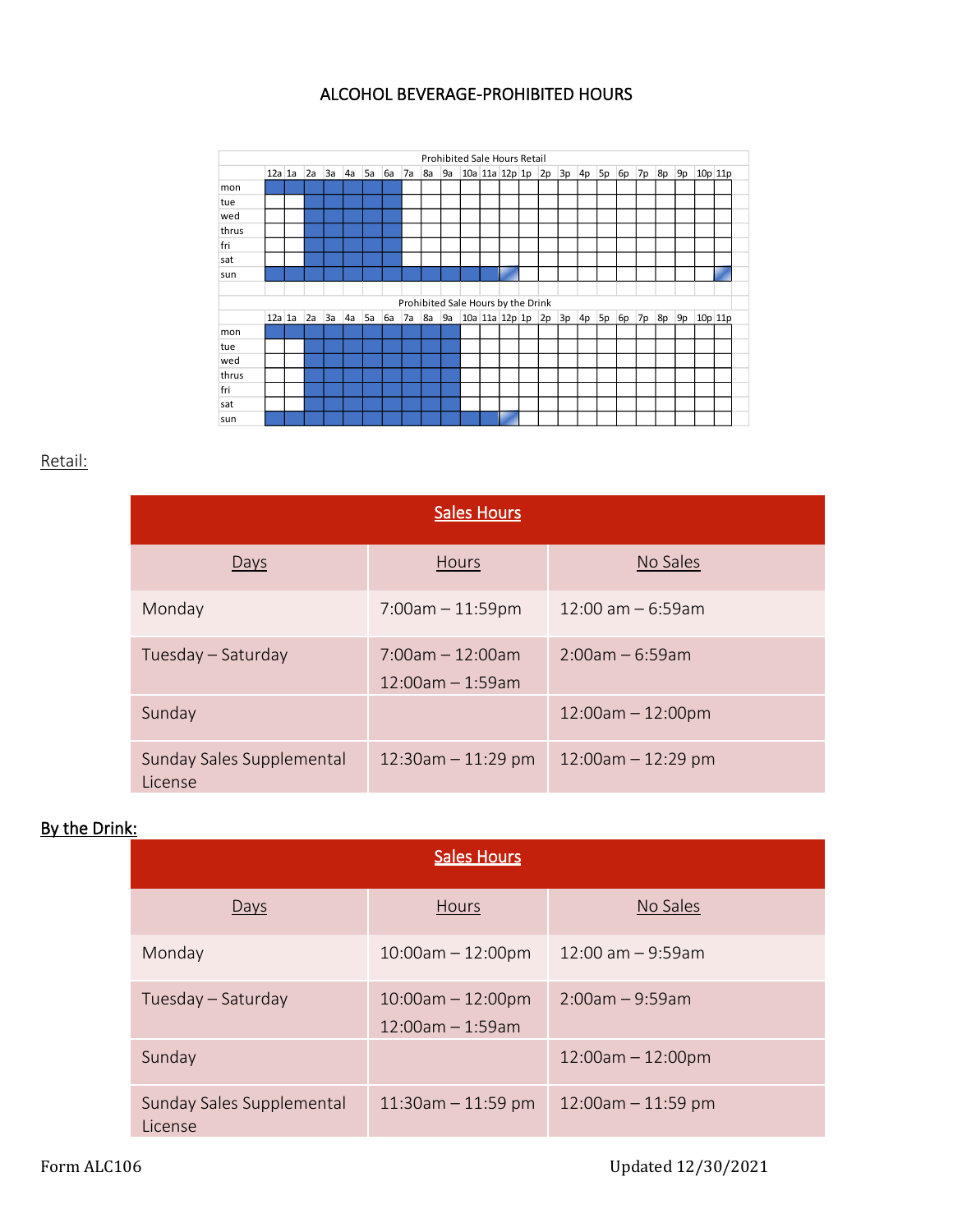#### ALCOHOL LICENSES FEES

|                        | ADMINISTRATION FEE (NON-REFUNDABLE)                                           | \$200.00  | $\frac{1}{2}$ $\frac{1}{2}$ $\frac{1}{2}$ $\frac{1}{2}$ $\frac{1}{2}$ $\frac{1}{2}$ $\frac{1}{2}$ $\frac{1}{2}$ $\frac{1}{2}$ $\frac{1}{2}$ $\frac{1}{2}$ $\frac{1}{2}$ $\frac{1}{2}$ $\frac{1}{2}$ $\frac{1}{2}$ $\frac{1}{2}$ $\frac{1}{2}$ $\frac{1}{2}$ $\frac{1}{2}$ $\frac{1}{2}$ $\frac{1}{2}$ $\frac{1}{2}$                                                 |
|------------------------|-------------------------------------------------------------------------------|-----------|---------------------------------------------------------------------------------------------------------------------------------------------------------------------------------------------------------------------------------------------------------------------------------------------------------------------------------------------------------------------|
|                        | MANAGEMENT STATUS CHANGE                                                      | \$25.00   | $\frac{1}{2}$                                                                                                                                                                                                                                                                                                                                                       |
|                        | <b>NAME CHANGE</b>                                                            | \$25.00   | $\begin{picture}(20,10) \put(0,0){\vector(1,0){100}} \put(15,0){\vector(1,0){100}} \put(15,0){\vector(1,0){100}} \put(15,0){\vector(1,0){100}} \put(15,0){\vector(1,0){100}} \put(15,0){\vector(1,0){100}} \put(15,0){\vector(1,0){100}} \put(15,0){\vector(1,0){100}} \put(15,0){\vector(1,0){100}} \put(15,0){\vector(1,0){100}} \put(15,0){\vector(1,0){100}} \$ |
| FOR WHOLESALE DEALERS: |                                                                               |           |                                                                                                                                                                                                                                                                                                                                                                     |
|                        | WHOLESALE: BEER OR MALT BEVERAGES                                             | \$100.00  | $\begin{picture}(20,10) \put(0,0){\line(1,0){10}} \put(15,0){\line(1,0){10}} \put(15,0){\line(1,0){10}} \put(15,0){\line(1,0){10}} \put(15,0){\line(1,0){10}} \put(15,0){\line(1,0){10}} \put(15,0){\line(1,0){10}} \put(15,0){\line(1,0){10}} \put(15,0){\line(1,0){10}} \put(15,0){\line(1,0){10}} \put(15,0){\line(1,0){10}} \put(15,0){\line(1$                 |
|                        | <b>WHOLESALE: WINE</b>                                                        | \$100.00  | $\begin{picture}(20,10) \put(0,0){\line(1,0){10}} \put(15,0){\line(1,0){10}} \put(15,0){\line(1,0){10}} \put(15,0){\line(1,0){10}} \put(15,0){\line(1,0){10}} \put(15,0){\line(1,0){10}} \put(15,0){\line(1,0){10}} \put(15,0){\line(1,0){10}} \put(15,0){\line(1,0){10}} \put(15,0){\line(1,0){10}} \put(15,0){\line(1,0){10}} \put(15,0){\line(1$                 |
|                        | <b>WHOLESALE: DISTILLED SPIRITS</b>                                           | \$100.00  | $\begin{picture}(20,10) \put(0,0){\vector(1,0){100}} \put(15,0){\vector(1,0){100}} \put(15,0){\vector(1,0){100}} \put(15,0){\vector(1,0){100}} \put(15,0){\vector(1,0){100}} \put(15,0){\vector(1,0){100}} \put(15,0){\vector(1,0){100}} \put(15,0){\vector(1,0){100}} \put(15,0){\vector(1,0){100}} \put(15,0){\vector(1,0){100}} \put(15,0){\vector(1,0){100}} \$ |
| FOR RETAIL DEALERS:    |                                                                               |           |                                                                                                                                                                                                                                                                                                                                                                     |
|                        | BY THE DRINK FOR CONSUMPTION ON THE<br>PREMISES: BEER, MALT BEVERAGES OR WINE | \$600.00  | $\frac{1}{2}$                                                                                                                                                                                                                                                                                                                                                       |
|                        | BY THE DRINK FOR CONSUMPTION ON THE<br>PREMISES: DISTILLED SPIRITS            | \$650.00  |                                                                                                                                                                                                                                                                                                                                                                     |
|                        | BY THE DRINK FOR CONSUMPTION ON THE<br>PREMISES (SUNDAY): BEER, MALT OR WINE  | \$100.00  | $\begin{picture}(20,10) \put(0,0){\vector(1,0){100}} \put(15,0){\vector(1,0){100}} \put(15,0){\vector(1,0){100}} \put(15,0){\vector(1,0){100}} \put(15,0){\vector(1,0){100}} \put(15,0){\vector(1,0){100}} \put(15,0){\vector(1,0){100}} \put(15,0){\vector(1,0){100}} \put(15,0){\vector(1,0){100}} \put(15,0){\vector(1,0){100}} \put(15,0){\vector(1,0){100}} \$ |
|                        | BY THE DRINK FOR CONSUMPTION ON THE<br>PREMISES (SUNDAY): DISTILLED SPIRITS   | \$350.00  | $\begin{picture}(20,10) \put(0,0){\vector(1,0){100}} \put(15,0){\vector(1,0){100}} \put(15,0){\vector(1,0){100}} \put(15,0){\vector(1,0){100}} \put(15,0){\vector(1,0){100}} \put(15,0){\vector(1,0){100}} \put(15,0){\vector(1,0){100}} \put(15,0){\vector(1,0){100}} \put(15,0){\vector(1,0){100}} \put(15,0){\vector(1,0){100}} \put(15,0){\vector(1,0){100}} \$ |
|                        | RETAIL PACKAGE: BEER, MALT AND WINE<br><b>BEVERAGES</b>                       | \$300.00  | $\frac{1}{2}$                                                                                                                                                                                                                                                                                                                                                       |
|                        | RETAIL PACKAGE: DISTILLED SPIRITS                                             | \$3000.00 | \$                                                                                                                                                                                                                                                                                                                                                                  |
|                        |                                                                               | Total     | \$                                                                                                                                                                                                                                                                                                                                                                  |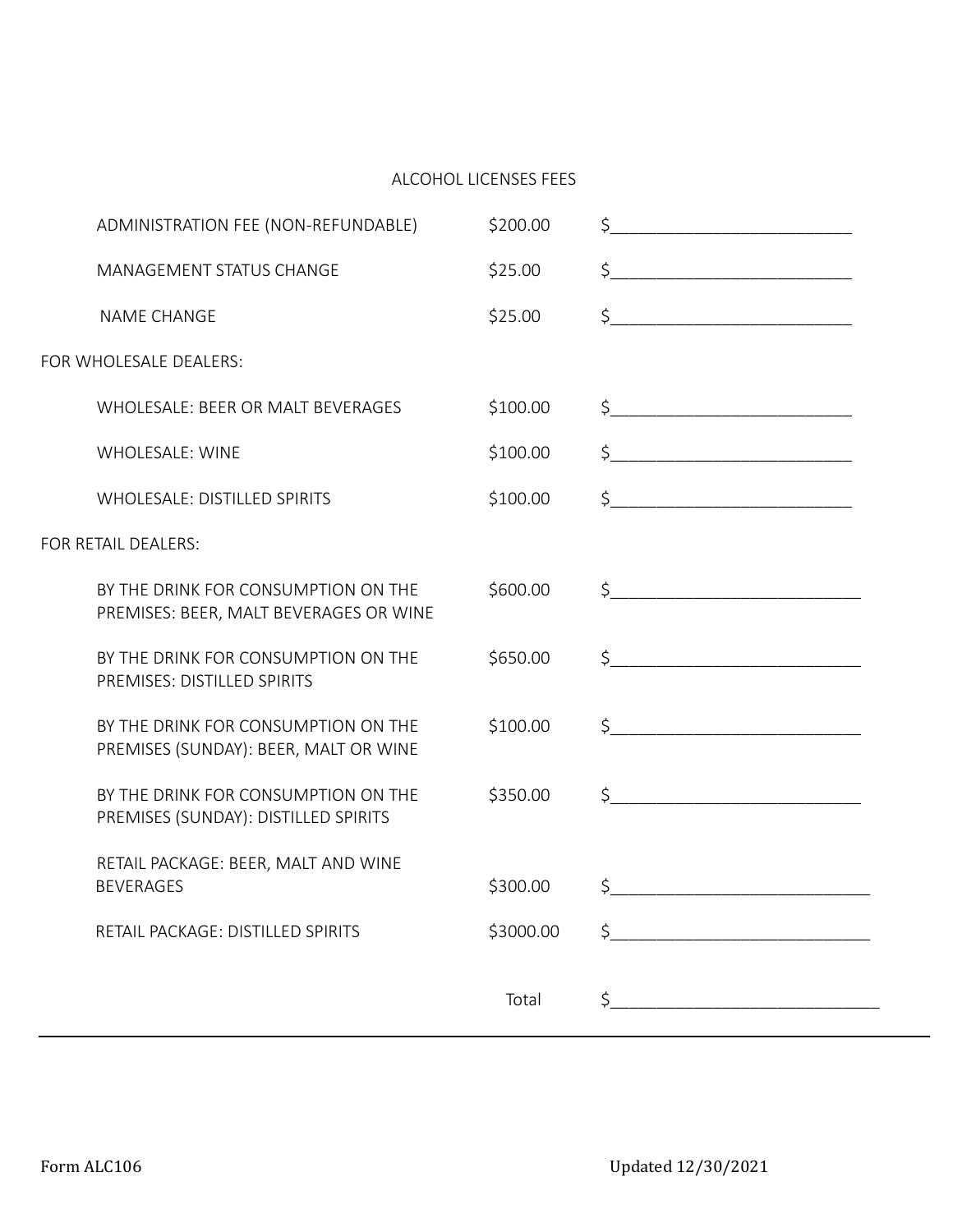### \*\*\*\*OFFICIAL USE ONLY\*\*\*

## APPLICATION PROCESS CHECKLIST

SURVEYOR'S CERTIFICATE RECEIVED

### (initials)

 PROOF OF CITIZENSHIP FOR APPLICANT, PARTNERS AND MANAGER (initials)

 COPY OF DRIVER'S LICENSE FOR APPLICANT, PARTNERS AND MANAGER (initials)

PROPERTY TAXES CURRENT

(initials)

FEES PAID

(initials)

## CRIMINAL HISTORY

A CRIMINAL HISTORY RECORD CHECK WAS PERFORMED ON ALL SUBJECTS INDICATED ON THIS FORM. PLEASE INITIAL EACH LINE WHERE APPLICABLE:

After a review of the criminal history records by a GCIC authorized agent of the City, the subjects  $\overline{DO}$  /  $\overline{DO}$  NOT meet the Cities Requirements outline in Chapter 6, Article I, Section 6-5 and 6-6

SIGNATURE OF PERSON PERFORMING THE CHECK

TITLE SIGNATURE DATE

### CITY MANAGER REVIEW

The Application has been reviewed by the appropriate staff and all information required for submittal to the City Council is provided.

Form ALC106 Updated 12/30/2021 () APPROVED FOR SUBMISSION TO CITY COUNCIL